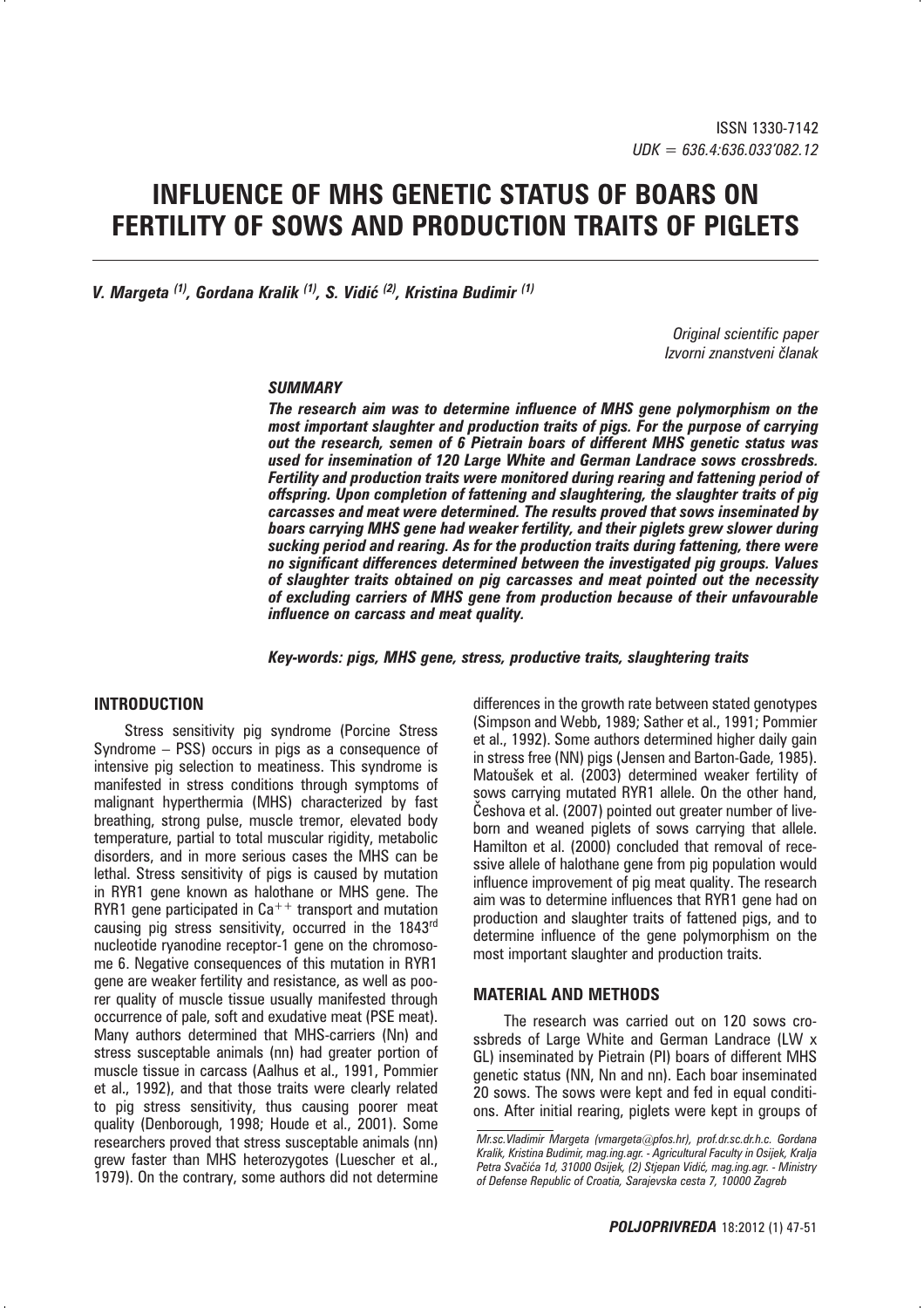20, on full-floored pens. Feeding regime involved standard mixtures for fattening pigs. After fattening period, pigs were slaughtered in a slaughtering house. Warm pig halves were used for taking measures of halves length, points *a* and *b*, ham, back fat and muscle thickness for the purpose of assessing portion of muscle tissue in carcass by the two-points method (Regulations 2003). After 45 minutes post mortem, pH ( $pH_{45}$ ) and electrical conductivity (EC<sub>45</sub>) were measured. Final pH (pH<sub>24</sub>) and final electrical conductivity ( $EP_{24}$ ) were also determined. MLD Samples were taken on the spot between 13<sup>th</sup> and  $14<sup>th</sup>$  rib and analyzed to determine color, water holding capacity and drip loss. Meat color values were determined by Minolta CR300. Drip loss (Kauffman, 1992) was presented in %, and obtained on the basis of weight loss after the 3 cm thick and 4 cm long MLD sample had been kept in plastic bag for 48 hours at 4°C. Water holding capacity was determined by the compression method of Grau and Hamm (1953). Genomic DNA was isolated from boars' blood by using standard extraction protocol by phenol-chloroform-isoamyl (25:24:21) alcohol (Ausubel et al., 2000). Reaction was run in thermal cycler PTC-100 (MJ Research, USA). Amplification started with 5 min denaturation step on 95°C, followed by 35 cycles of: denaturation: 95 °C, 45 s, annealing: 53-57°C (depending on the locus), 35 s, elongation: 72°C, 20 s. The reaction ended with final elongation step at 72°C for 6 minutes. Restriction fragment length polymorphisms (RFLP) of amplified part from of RYR1 gene where the mentioned mutation occurs was performed using HhaI restriction enzyme in total volume of 10.3  $\mu$ l, whose 3  $\mu$ l was 10x restriction puffer, 1.3  $\mu$ l was enzyme and 8.7  $\mu$  was PCR of the sample. There were three genotypes determined by restriction: stress resistant boars (NN), heterozygote carriers of MHS gene (Nn) and stress sensitive recessive homozygote (nn). Statistical data analysis was performed by using SASSTAT, v 8. software (SAS Institute INC, 2002).

### **RESULTS AND DISCUSSION**

Table 1 shows the results of productive traits obtained during the research. Sows' fertility was around 75% for all sows. Sows inseminated by stress resistant boars had statistically significantly more  $(P<0.05)$ live-born and weaned piglets than sows inseminated by stress sensitive boars. Consequently, number of pigs fattened and delivered for slaughter was greater at the same level of statistical significance. No statistically significant differences were determined while conducting comparison with sows fertilized by boars heterozygote to MHS gene. However, when compared with them, sows inseminated by stress resistant boars still had better production results.

When comparing weight gains (piglets birth weight included) between the investigated pig groups, it was determined that offspring of stress resistant fathers had statistically significantly higher (P<0.05) individual birth weight than offspring of stress sensitive fathers. Total weight of pig litter of heterozygote fathers was significantly higher  $(P<0.05)$  than recessive homozygotes of litter. Piglets of dominant homozygotes had higher average gain ( $P < 0.05$ ) during sucking period than piglets of stress sensitive fathers, which corresponded to the generally accepted fact that weight gain during sucking period was most influenced by lactation of mother and by other paragenetic factors while genetic influence was exhibited in considerably smaller share. Statistically significant differences between the investigated groups were not determined either for average daily gains during raring and fattening periods, or for finishing weights.

#### **Table 1. Production traits**

*Tablica 1. Proizvodna svojstva*

| Trait                               | Genotype            |                    |                     |
|-------------------------------------|---------------------|--------------------|---------------------|
|                                     | <b>NN</b>           | Nn                 | nn                  |
| Total born piglets                  | 363 <sup>A</sup>    | 334                | 301 <sup>B</sup>    |
| Number of live born piglets         | 334 $A$             | 308                | 274 <sup>B</sup>    |
| <b>Weaned piglets</b>               | 301 <sup>A</sup>    | 274                | 256B                |
| Delivered for slaughter             | 231 <sup>A</sup>    | 215                | 196B                |
| Individual birth weight (g)         | 1516                | 1605 <sup>A</sup>  | 1490 <sup>B</sup>   |
| Average weight of litter (kg)       | 16.65               | 17.05 <sup>A</sup> | 14.11 <sup>B</sup>  |
| Daily gain in suckling period (kg)  | 252.56 <sup>A</sup> | 228.90             | 220.04 <sup>B</sup> |
| Weight of litter after weaning (kg) | $66.52^{\text{A}}$  | 61.20              | 52.58 $B$           |
| Daily gain in rearing period (g)    | 372.42              | 375.11             | 358.37              |
| Daily gain during fattening (g)     | 620.34              | 638.54             | 612.38              |
| Weight at slaughter delivering (kg) | 98.17               | 99.79              | 95.79               |

 $A, B, P < 0.05$ 

Table 2 shows pig halves traits at slaughter. Weight of warm carcasses was significantly higher (P<0.05) in offspring of heterozygotes than in offspring of stress sensitive fathers. The same level of statistical significance was set for back fat thickness as fattened pigs of stress resistant fathers had significantly thicker back fat in comparison with offspring of stress sensitive fathers. Muscle thickness of offspring of heterozygote parents was significantly higher than of stress sensitive boars offspring, but no statistical differences were determined in relation to stress resistant pigs. Values of pH in MLD of stress sensitive pigs were very low and statistically significantly (P<0.05) differed from values of other two groups. Forest (1998) and Van Laack (1999) determined  $pH_{24}$  to be less than 5.5, i.e. 5.7 as an indicator of PSE meat, which proved that obtained results clearly indicated occurrence of PSE meat in the tested pigs. Drip loss values and water holding capacity also supported this conclusion as these values were significantly higher ( $P < 0.05$ ) in meat of pigs of stress sensitive boars than in meat of pigs of stress resistant and heterozygote parents.

Meat color parameters are presented as values  $L^*$  (related to paleness), a<sup>\*</sup> (related to redness, i.e. red-green spectrum) and b\* (related to yellowness, i.e. yellow-blue spectrum). Stated parameters are known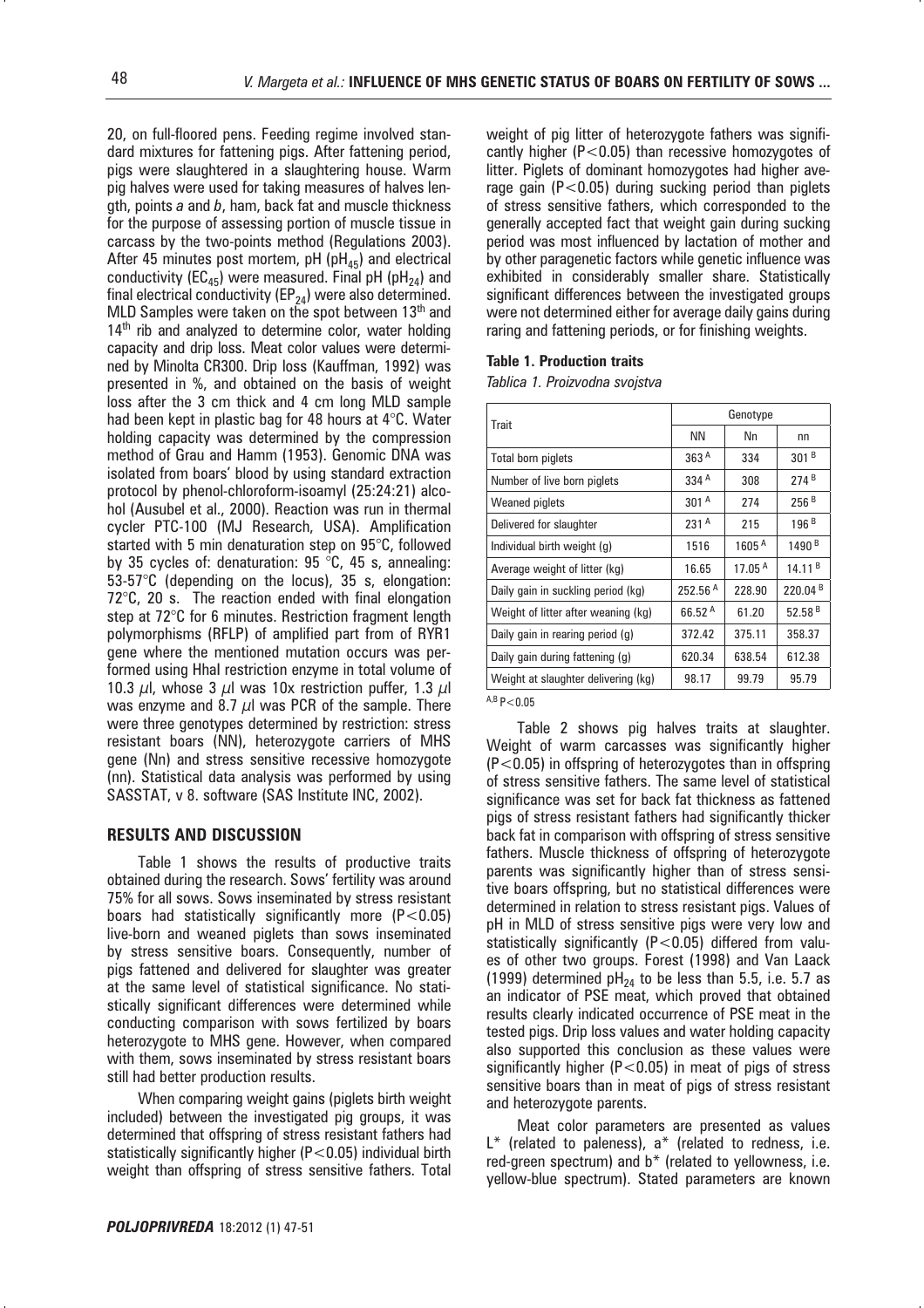as CIE values (Commision Internationale de l' Eclairage, 1976) (Van Oeckel et al., 1999). No statistically significant differences  $(P>0.05)$  were determined between the investigated pig groups with respect to the traits that determine sensory quality of muscle tissue. However, CIE  $L^+$  values were above level set for "normal" meat according to Hofmann (1994). This author stated that CIE  $L^+$  value for PSE meat was higher than 53, being in consent with the author's doubt that the meat in present research was PSE.

## **Table 2. Slaughtering traits**

 $Tablea$  2. Klaonička svojstva

| Trait                                        | Statistical<br>parameters      | Genotype          |                    |                    |
|----------------------------------------------|--------------------------------|-------------------|--------------------|--------------------|
|                                              |                                | <b>NN</b>         | Nn                 | nn                 |
| Mass of warmed carcasses<br>(kg)             | $\overline{x}$                 | 77.89             | 78.16 A            | 73.31 <sup>B</sup> |
|                                              | sd                             | 6.29              | 6.92               | 6.33               |
|                                              | vk                             | 6.01              | 5.44               | 5.78               |
|                                              | $\mathsf{s}_{\overline{x}}$    | 1.64              | 1.33               | 1.67               |
| Fat thickness $- S$ (mm)                     | $\overline{x}$                 | $12.36^{A}$       | 11.23              | 10.97 <sup>B</sup> |
|                                              | sd                             | 3.24              | 3.56               | 3.24               |
|                                              | vk                             | 18.33             | 19.36              | 17.11              |
|                                              | $\mathsf{s}_{\overline{x}}$    | 0.89              | 0.86               | $0.86\,$           |
| Muscle thickness $- M$ (mm)                  | $\overline{x}$                 | 67.92             | 69.43 <sup>A</sup> | 64.11 <sup>B</sup> |
|                                              | sd                             | 7.69              | 9.36               | 8.35               |
|                                              | vk                             | 8.17              | 10.58              | 9.91               |
|                                              | $\mathsf{s}_{\overline{x}}$    | 1.93              | 2.76               | 2.13               |
| Carcass meatiness $-DT$ (%)                  | $\overline{x}$                 | 57.79             | 58.66              | 58.91              |
|                                              | sd                             | 2.96              | 3.31               | 3.06               |
|                                              | vk                             | 5.42              | 5.95               | 5.64               |
|                                              | $\mathbf{s}_{\overline{\chi}}$ | 0.84              | 0.75               | 0.77               |
| pH <sub>45</sub> MLD                         | $\overline{x}$                 | 6.28 <sup>A</sup> | 6.01 <sup>A</sup>  | 5.34B              |
|                                              | sd                             | 0.23              | 0.35               | 0.21               |
|                                              | vk                             | 3.55              | 5.47               | 3.18               |
|                                              | $\mathbf{s}_{\overline{\chi}}$ | 0.07              | 0.07               | 0.06               |
| pH <sub>24</sub> MLD                         | $\overline{x}$                 | 5.61 <sup>A</sup> | 5.51               | 5.21B              |
|                                              | sd                             | 0.07              | 0.07               | 0.06               |
|                                              | vk                             | 1.26              | 1.26               | 1.24               |
|                                              | $\mathsf{s}_{\overline{x}}$    | 0.02              | 0.01               | 0.01               |
| Water holding capacity<br>(cm <sup>2</sup> ) | $\overline{x}$                 | 6.76B             | 6.87B              | 8.31 A             |
|                                              | sd                             | 1.38              | 1.17               | 1.24               |
|                                              | vk                             | 17.76             | 13.63              | 14.56              |
|                                              | $\mathsf{s}_{\overline{x}}$    | 0.40              | 0.43               | 0.43               |
| Drip Loss (%)                                | $\overline{x}$                 | 4.10 <sup>B</sup> | 4.78 <sup>B</sup>  | $5.63A$            |
|                                              | sd                             | 1.41              | 1.41               | 1.42               |
|                                              | vk                             | 33.95             | 31.33              | 33.11              |
|                                              | $\mathbf{s}_{\overline{\chi}}$ | 0.41              | 0.28               | 0.30               |
| $CIE$ $L^*$                                  | $\overline{x}$                 | 50.11             | 52.86              | 57.12              |
|                                              | sd                             | 1.90              | 3.34               | 3.12               |
|                                              | vk                             | 3.51              | 6.12               | 4.19               |
|                                              | $\mathsf{s}_{\overline{x}}$    | $0.55\,$          | 0.67               | 0.61               |
| CIE a*                                       | $\overline{x}$                 | 9.01              | 9.84               | 10.32              |
|                                              | sd                             | 1.88              | 1.70               | 1.77               |
|                                              | ${\mathsf v}{\mathsf k}$       | 20.70             | 19.43              | 19.56              |
|                                              | $\mathbf{s}_{\overline{\chi}}$ | 0.54              | 0.34               | 0.51               |
| $CIE b*$                                     | $\overline{x}$                 | 7.01              | 7.13               | 7.86               |
|                                              | sd                             | 1.59              | 1.46               | 1.44               |
|                                              | vk                             | 22.69             | 22.29              | 21.19              |
|                                              | $\mathbf{s}_{\overline{\chi}}$ | 0.46              | 0.29               | 0.22               |

 $A, B = P < 0.05$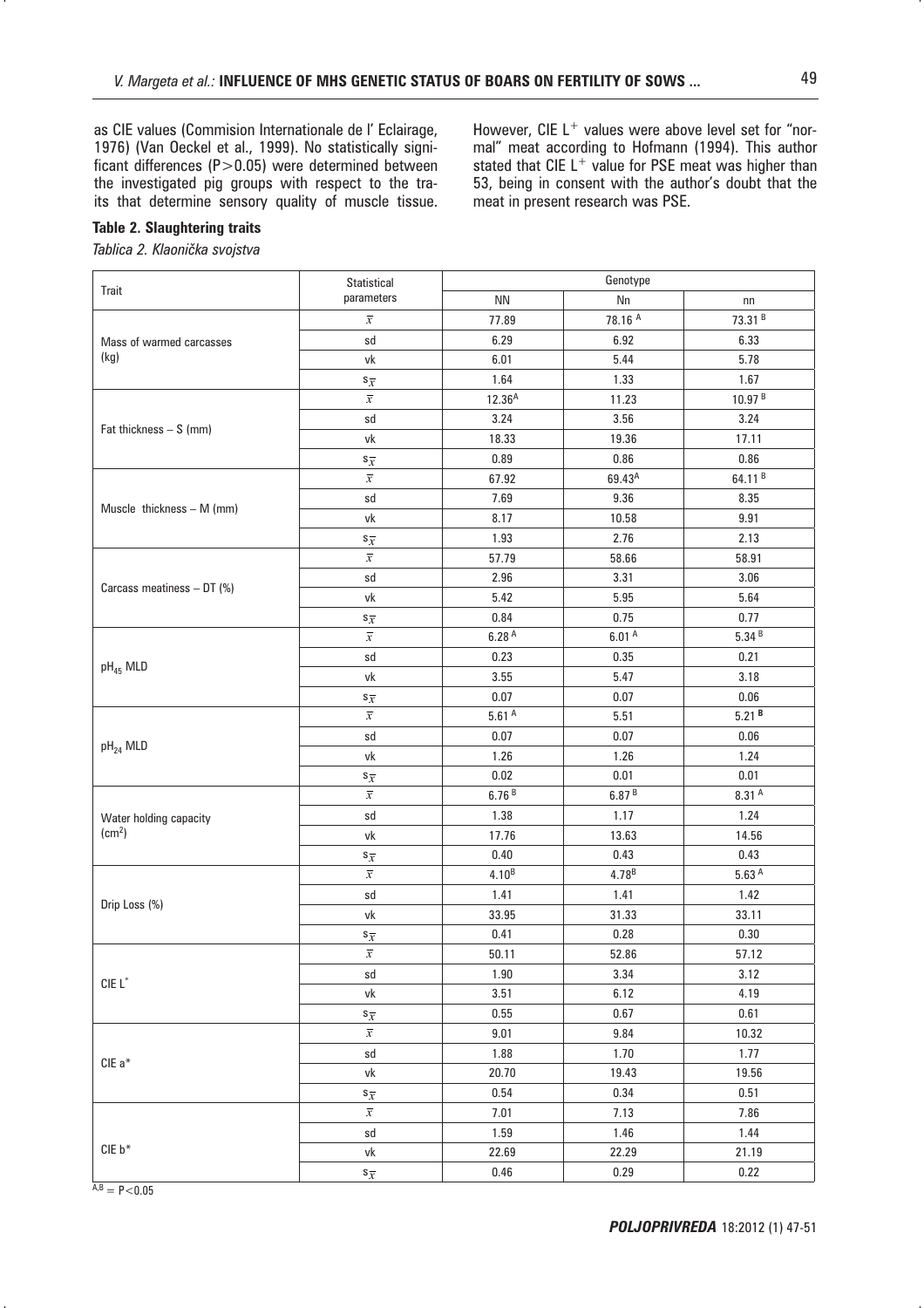## **CONCLUSION**

Based on the obtained results, it was concluded that there were no economically justified reasons to use stress sensitive (nn) boars in production because they exhibited significantly poorer production and slaughter results than stress resistant pigs. Since there were no significant differences determined between stress resistant (NN) and heterozygote (Nn) boars referring to productivity, the issue of appropriateness of MHS gene carriers for large-scale production can be raised. However, further researches performed on greater number of pigs will be needed prior to making final conclusions.

#### **ACKNOWLEDGEMENTS**

The paper is a result of the research project "Pig and Poultry Growth Characteristics and Quality of Products" (079-0790566-0567), financed by The Ministry of Science, Education and Sports, The Republic of Croatia.

#### **REFERENCES**

- Ausubel, F.M., Brent, R., Kingston, R.E., Moore, D.D, Seidman, J.G., Smith, J.A., Struhl, K. (2000): Current Protocols in Molecular Biology. Vol. I, section 2 and 3, John Wiley and Sons, Inc., New York, USA.
- 2. Aalhus, J.L., Jones, W.M., Robertson, W.M., Tong, A.K.W., Sather, A.P. (1991): Growth characteristics and carcass composition of pigs with known genotypes for stress susceptibility over a weight range of 70 to 120 kg. Anim. Prod. 52: 347.
- 3. Cechová, M., Wolf, J., Trčka, P. (2007): Impact of RYR1 genotype of Piétrain boars on litter traits of Czech Large White  $\times$  Czech Landrace crossbred sows. Journal of Animal Breeding and Genetics, 124(2): 86–93.
- 4. Denbrough, M. (1988): Malignant Hyperthermia. Lancet 352: 1131-1136.
- 5. Forrest, J.C. (1998): Line speed implementation of various pork quality measures. Www.nsif./Conferences/1998/ forrest.htm
- 6. Houde, A., Godbout, D., Gariepy, C. (2001): Major Genes and Meat Quality. Advances in Pork Science, 12: 139- 142.
- 7. Jensen P., Barton-Gade, P. (1985): Performance and carcass characteristics of pigs with known genotypes for halothane susceptibility and meat quality in pigs. EAAP Publication 33: 80-87.
- 8. Luscher, U., Schneider, A., Jucker, H. (1979): Genetic of halothane sensitivity and change of performance, carcass and meat quality traits induced by selection against halothane sensitivity. In "Proc. 30th Anual Meeting of the EAAP", Harrogate, England.
- 9. Matoušek, V., Kernerova, N., Kolarikova, O., Križova, H., Urban, T., Vrtkova, I. (2003): Effect of RYR1 and ESR genotypes on the fertility of sows of Large White breed in elite herds. Czech J. Anim. Sci., 48: 129–133.
- 10. Pommier, S.A., Houde, A., Rousseau, F., Savoie, Y. (1992): The effect of the malignant hyperthermia genotype as determinated by restriction endonuclease assay on carcass characteristic of commercial crossbred pigs. Can.J. Anim. Sci. 72: 973-976.
- 11. Sather, A., Murray, A.C., Zawadski, S.M., Johnson, P. (1991): The effect of the halothane gene on pork production and meat quality of pigs reared under commercial conditions. Can.J. Anim. Sci. 71: 959.
- Simpson, S., Webb, A.J. (1989): Growth and carcass performances of British Landrace pig heterozygous at the halotane locus. Anim. Prod. 49: 503.
- 13. Van Laack, R.L.J.M., Kauffman, R.G. (1999): Glycolytic potential of red soft, exudative pork longissimus muscle. J.Anim. Sci. 77: 2971-2973.
- 14. Van Oeckel, M.J., Warnants, N., Boucque, C.V. (1999): Measurement and prediction of pork colour. Meat Science 52(4): 347-354(8).